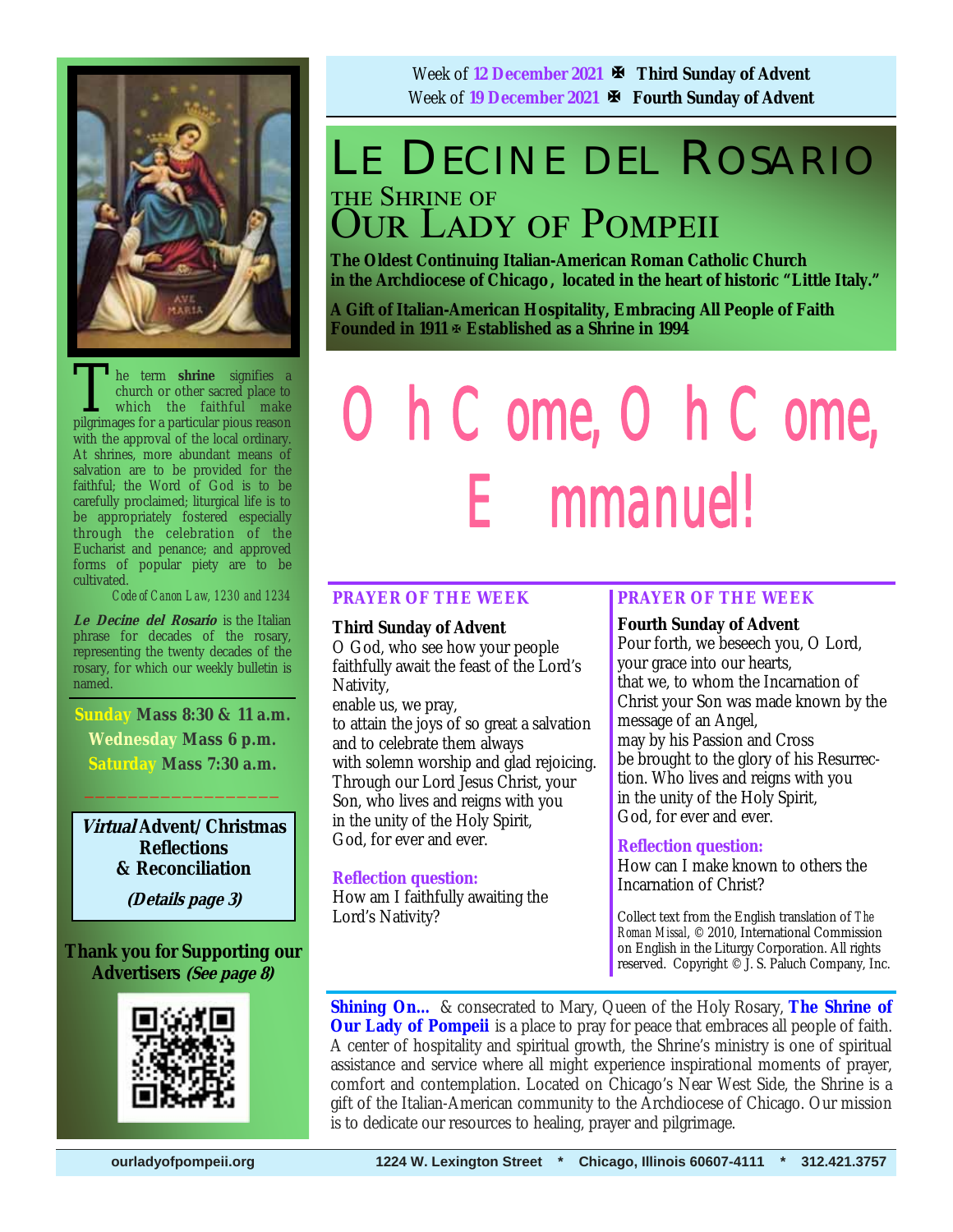### A P l a c e t o P r a y f o r P e a c e… *where your heart always has a home!*

**First Reading** - Shout for joy! Sing joyfully! Be glad and exult! The LORD, your God, is in your midst, a mighty savior (Zephaniah 3:14-18a).

**Psalm** - Cry out with joy and gladness: for among you is the great and Holy One of Israel (Isaiah 12).

### **READINGS FOR THE WEEK OF DECEMBER 12:**

| <b>Monday:</b>                      | Tuesday:           | <b>Wednesday:</b>  |
|-------------------------------------|--------------------|--------------------|
| Nm 24:2-7, 15-17a; Zep 3:1-2, 9-13; |                    | Is 45:6b-8, 18,    |
| $Ps$ 25:4-5ab, 6,                   | Ps $34:2-3, 6-7$ , | 21b-25; Ps 85:9-14 |
| $7bc-9$                             | $17-19, 23$ ;      | Lk 7:18b-23        |
| Mt 21:23-27                         | Mt 21:28-32        |                    |

**READINGS FOF DECEMBER 19:**

**First Reading** - From Bethlehem-Ephrathah shall come forth for me one who is to be ruler in Israel (Micah 5:1-4a).

**Psalm** - Lord, make us turn to you; let us see your face and we shall be saved (Psalm 80).

#### **READINGS FOR THE WEEK OF DECEMBER 19:**

| <b>Monday:</b> | <b>Tuesday:</b>     | <b>Wednesday:</b>         |
|----------------|---------------------|---------------------------|
| Is $7:10-14$ : | Sg 2:8-14 or Zep    | $1 \text{ Sm } 1:24-28$ ; |
| $Ps 24:1-6$    | $3:14-18a$ ;        | $1 \,\mathrm{Sm}\,2:1$ .  |
| Lk 1:26-38     | $Ps 33:2-3.$        | $4 - 8abcd$ :             |
|                | $11-12$ , $20-21$ ; | Lk 1:46-56                |
|                | Lk 1:39-45          |                           |

#### **MASS IN REMEMBRANCE FOR DECEMBER 12 & 19:**

Philip Bartolotta Gilda & Tommy Bartuch Diana Bifero Francesca Perillo Camelo Romana & Angelo Caputo Angelo Catizone Phyllis Marnell Coleman Deceased members of the Colosimo family Giancarlo, Carmella, Ron & Judith Ann Consalvo Suzanne Dalesandro Oscar O. D'Angelo Marie Davino Theresa Davis Carmie (Shoes) De Laurentis Teresa "Teri" De Carlo Joseph & Theresa Di Buono Salvatore & Marie Di Buono

Toni & Jimmy Di Fiore Livia Di Paolo Nello, Marilyn & Salvatore Ferrara Donald F. Flynn Carmine Franco Vincent Gemino Angela Grespan Sam, Rose & Clara Guardino Mike Johannsen Clara Laino Anthony & Antonette "Babe" Lanzito Norma Liture Midge & Patsy Mancini Cynthia Marano Louis Marino Liturri & Mirabelli Families Jeanine Navigato

25:4-5ab, 8-10, 14; Lk 1:57-66

**Thursday:** 

Ramon Padron Mr. & Mrs. Jack Panico Pistilli & Ciccia Families Ernesto Ponticiello Provenzano Family Maria Josephine Puzzo Frank Rappa Bernard & Dorcas Roman Laura Roman Mary Scillaci Vicki Vetrano Sopcak

Jimmy Tavolino Jr. Donald, Frances & Michael Jesse Van Camp

Mal 3:1-4, 23-34; Ps 2 Sm 7:1-5, 8b-12, **Friday:**  14a, 16; Ps 89:2-5, 27, 29; Lk 1:67-79

**Second Reading** - We have been consecrated through the offering of the body of Christ once for all (Hebrews 10:5-10). **Gospel** - Blessed are you who believed that what was spoken by the Lord would be fulfilled (Luke 1:39-45).

> **Friday Night, Christmas Eve Midnight Mass:**  Is 62:1-5; Ps 89:4-5, 16-17, 27, 29; Acts 13:16-17, 22-25; Mt 1:1-25 [18-25]

**Saturday, Christmas Morning:**  Is 52:7-10; Ps 98:1-6; Heb 1:1-6; Jn 1:1-18 [1-5, 9-14]

### **LOVE NOW**

Let those love now who never lov'd before; let those who always lov'd now love the more.

 $\sim$  Anonymous

The English translation of the Psalm Responses from the *Lectionary for Mass* © 1969, 1981, 1997, **READINGS FOR DECEMBER 12:** International Commission on English in the Liturgy Corporation. All rights reserved

> **Second Reading** - Rejoice! The Lord is near. Make your requests known to God (Philippians 4:4-7).

**Gospel** - John tells his hearers to share their possessions with the needy; be honest; do not threaten or accuse others falsely (Luke 3:10-18).

|      | Tuesday:                    | <b>Wednesday:</b>                       | Thursday:    | <b>Friday:</b>       | Saturday:                   |
|------|-----------------------------|-----------------------------------------|--------------|----------------------|-----------------------------|
|      | 15-17a; Zep 3:1-2, $9-13$ ; | Is $45:6b-8, 18$ ,                      | Is 54:1-10:  | Gn $49:2$ , $8-10$ ; | Jer 23:5-8:                 |
| , 6, | Ps $34:2-3, 6-7$ .          | 21b-25; Ps $85:9-14$ ; Ps $30:2$ , 4-6, |              | Ps 72:1-4ab, 7-8,    | $\text{Ps } 72:1-2, 12-13,$ |
|      | $17-19.23$ :                | Lk 7:18b-23                             | 11-12a, 13b; | 17:                  | $18-19:$                    |
|      | Mt 21:28-32                 |                                         | Lk 7:24-30   | Mt 1:1-17            | Mt 1:18-25                  |
|      |                             |                                         |              |                      |                             |

Rudolph "Rudy" Tarantino Anselmo & Francisca Zuno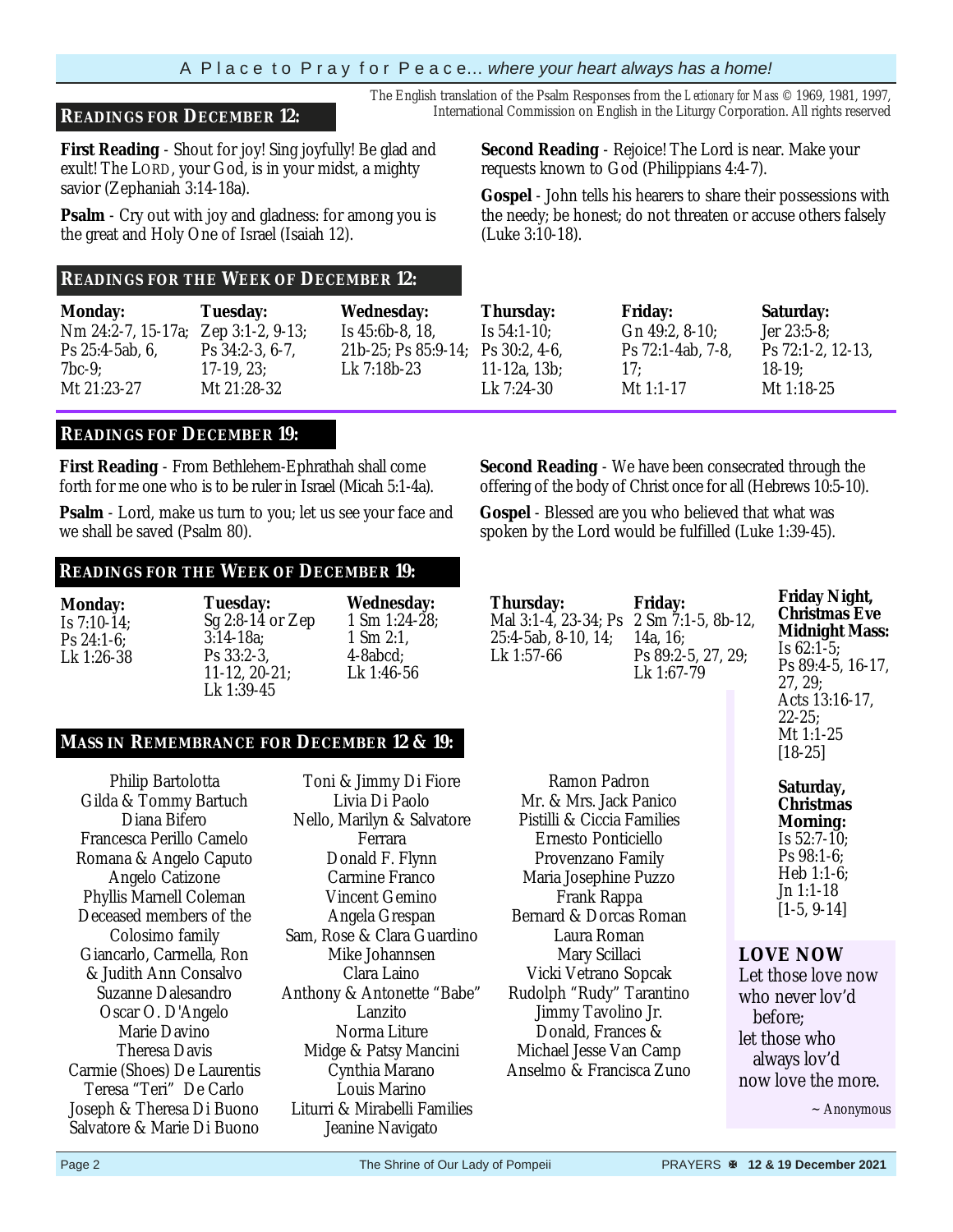### **PRAYERFUL INTENTIONS FOR DECEMBER 12 & 19:**

Special Intentions of Baroud Family Esther Bartolotta Peachie Basile Rachel Bishop Debbie Brunetti Eleanore Camardo Ann Canada Capitanini Family / Italian Village Capuano Family Mrs. Linda Caputo Carlina Castilla Giovanni Cesario Rosemary Chachula & Family Bea Cunningham Barry Dalesandro

Michael D'Alexander Mary Jo Davidson Georgianna De Mory Gail De Mory & Family Yvonne De Mory & Family Roger De Vito Annamarie Di Buono Di Nunzio & Melone Families Fr. Dan Fallon Anthony, Lucy & Josephine Fiore Fr. Mike Gabriel Joan Galullo Colleen Grant Craig Grant Eileen Knight Cathy La Rocco

Denna Laing Carl Liture Niece of Molly & Leonard Lobo Paul Lutton Grace Macaluso Marco Zoe Mendez Ken Mercury Amber Miller Andy Montano Carmella Morris Sam Mosillami Mary Murray Mase & Laverne Narcissi Patricia Newmann Albertina Novotny Phyllis Reda

Angela Rinaldi Denise Rodriguez John Savino Barbara Schifler Nancy Screiber Jeannine Valentino Renée Van Camp Leonarda Vaniglia Jamie & Nicholas Vayda Tango Vera Marie & Jerry Wattenberg & Family Alice Weiner Cpt. David Weir Souls in Purgatory

**PLEASE NOTE: Names submitted for PRAYERFUL INTENTIONS** will remain listed for 4 weeks (2 issues). Please contact the office to submit your request. Thank you!

### **The Shrine of Our Lady of Pompeii**, together with **Our Lady of Mt. Carmel Church**, present

### **Musing on Music: Reflections on the Hymns of Advent and Christmas AVirtual Event**

Amid the isolation of a lingering pandemic arises an opportunity for a sacred time to meditate on the promise of Emmanuel, "God with us." Journey with us, virtually, as we explore four classical hymns of Advent and Christmas, creatively interpreted in the writing of Fr. Richard Fragomeni.

Each week a different presenter will focus on a different hymn, with the opportunity for reflection, small group discussion.

Together let us seize the opportunity to awaken from our slumber and with eyes of faith see in the darkness around us the birthplace of the Light, the Christ, to whom all the music of the heavens is eternally directed.

### **Each morning stands alone - Join us for 1 or both!**

**December 18** – **Br. Antony Julius** on **"Like the Dawning of the Morning"** Br. Antony Julius Milton joined the Franciscan Capuchin Province of Tamil Nadu, India in 2010. Recently ordained a deacon, he is currently at CTU studying for his M.Div. and M.A. in Theology while ministering at The Shrine of Our Lady of Pompeii.

**January 8** – **Catharine M. Lentz** on **"O Little Town of** 

**Bethlehem"** Catharine M. Lentz, JD, MA is the Director of Adult Faith Formation and RCIA at Our Lady of Mount Carmel Church in Darien, IL. She has a Masters in Liturgical Studies from Catholic Theological Union and a Juris Doctor from the University of Chicago Law School.

**Join us on Saturday mornings from 10:30 a.m. to 12:00 p.m.** Each is independent of the others. There will be one link for both sessions, sent when you register, and a reminder with the link sent the day before each session.

**Daybreaks: Daily Reflections for Advent and Christmas** by Fr. Richard N. Fragomeni, PhD, the book from which our pilgrimage draws its inspiration, will be available for you to pick up at either **The Shrine of Our Lady of Pompeii** (Chicago) or **Our Lady of Mt. Carmel** (Darien) for a **\$5 suggested freewill donation.** You may also **purchase it online** or at **www.ourldyofpompeii.org.**  *Daybreaks* is a prayerful resource that can be used for each and every Advent and Christmas season but it is **not required** to participate in this virtual event.

**SHRINE RECONCILIATION SERVICES:** Available in person Sunday, Dec. 12 & 19 from 9:45–10:45 a.m. If you have any questions or need more information, contact **Carl Wachsmann: 312.421.3757, x315** *or* **carl@ourladyofpompeii.org**; **Cathy Lentz: catharine.lentz@ourladyofmtcarmel.org 630-852-3303.** 

**Freewill donations** will be gratefully received.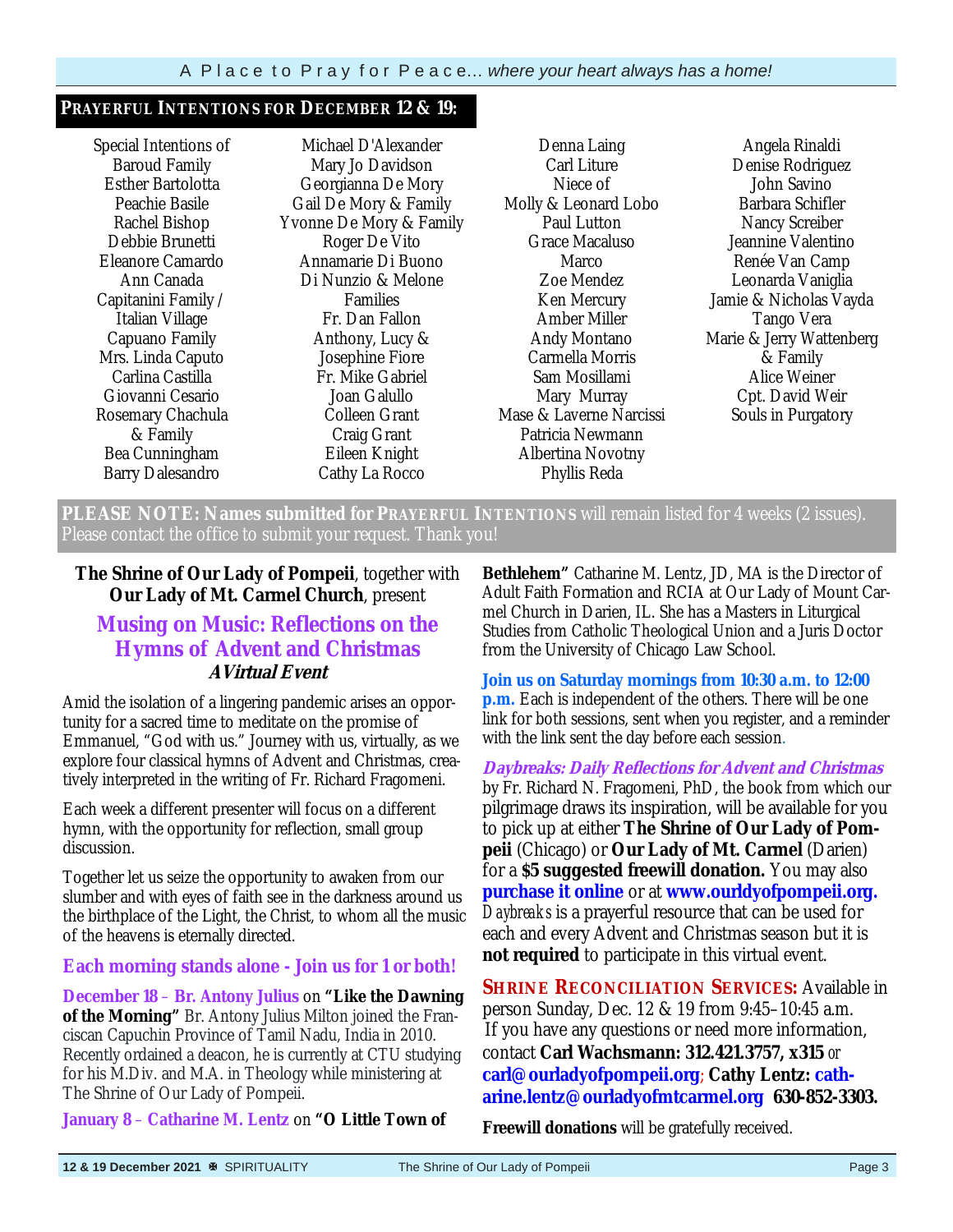

**For items on this page**, visit **ourladyofpompeii.org** and select the tab, **"Donate."**

**PERPETUAL LIGHT SOCIETY** Consider joining the **Perpetual Light Society** in memory of deceased family and friends. For a donation of \$100.00, your loved one

is **remembered for a year** & their **name is printed** in the **Bulletin**  the **first Sunday** of **every month**. Call the Shrine for details **312.421.3757.** 



#### **2022 Sunday Collection Envelopes**  THE SHRINE OF OUR SANTUARIO DELLA BEATA **VERGINE DI POMPEI** LADY OF POMPEII V: 312.421.3757 FAX: 312.421.3756 1224 WEST LEXINGTON STREET

CHICAGO, ILLINOIS 60607 **WWW.OURLADYOFPOMPEIL.ORG** Donation: S Address City, State, Zip: Email

 will be distributed starting **Sunday, Dec. 19 after the Masses** or call 312.421.3757 to have them picked up or mailed. We are so grateful for your ongoing support!

### **Ways to Remember or Honor Loved Ones**



**1. Christmas Flower Offering Envelopes… In memory** or **in honor** of loved ones, living and deceased, are available on the tables at back of the church or visit website above (\$5 Minimum donation.) There is no deadline on Christmas flowers. We will place your intentions, names of your loved ones on the altar starting **Christmas Eve** through the Christmas season, **Sunday, January 2, the Feast of the Epiphany.** If you have any questions, please call the Shrine Office at 312.421.3757.

**2.** The **Ritual of Lighting a Candle** now allows you to place special intentions in the sanctuary, in a new touch-less way. Candles for Intentions and Memorials received by Friday, 3:00 p.m., will be lit before the 8:30 a.m. Sunday Mass and will be included as part of the "Prayers of the Faithful" Intercessions. Your candle will remain lit in the Shrine's sanctuary for approximately 5 to 7 days. Please visit the website in yellow box above, to make your donation and offer your intention. \$5 minimum donation per candle.



**3. Memorial Gifts** in Honor or in Memory of a loved one, living or deceased (\$25.00 minimum donation).

Make your year end donation to meet 2021 tax deadlines via website in yellow box above or call the office.

**5.** January 2, 2022, 11 a.m. Mass - **The Epiphany of the Lord**  with **La Befana,** a Children's Pilgrimage.

### **4. Garden of Remembrance Engraved Memorial Pavers**

a wonderful opportunity to honor your family name, celebrate a precious memory or event, or remember a loved one. Each 4" x 8" brick is \$250.00. Visit the

web in yellow box above, or Contact Marcia Piemonte at 312.421.3757 or mlp@ourladyofpompeii.org



**Save the Date - St. Joseph Table returns, March 20th!**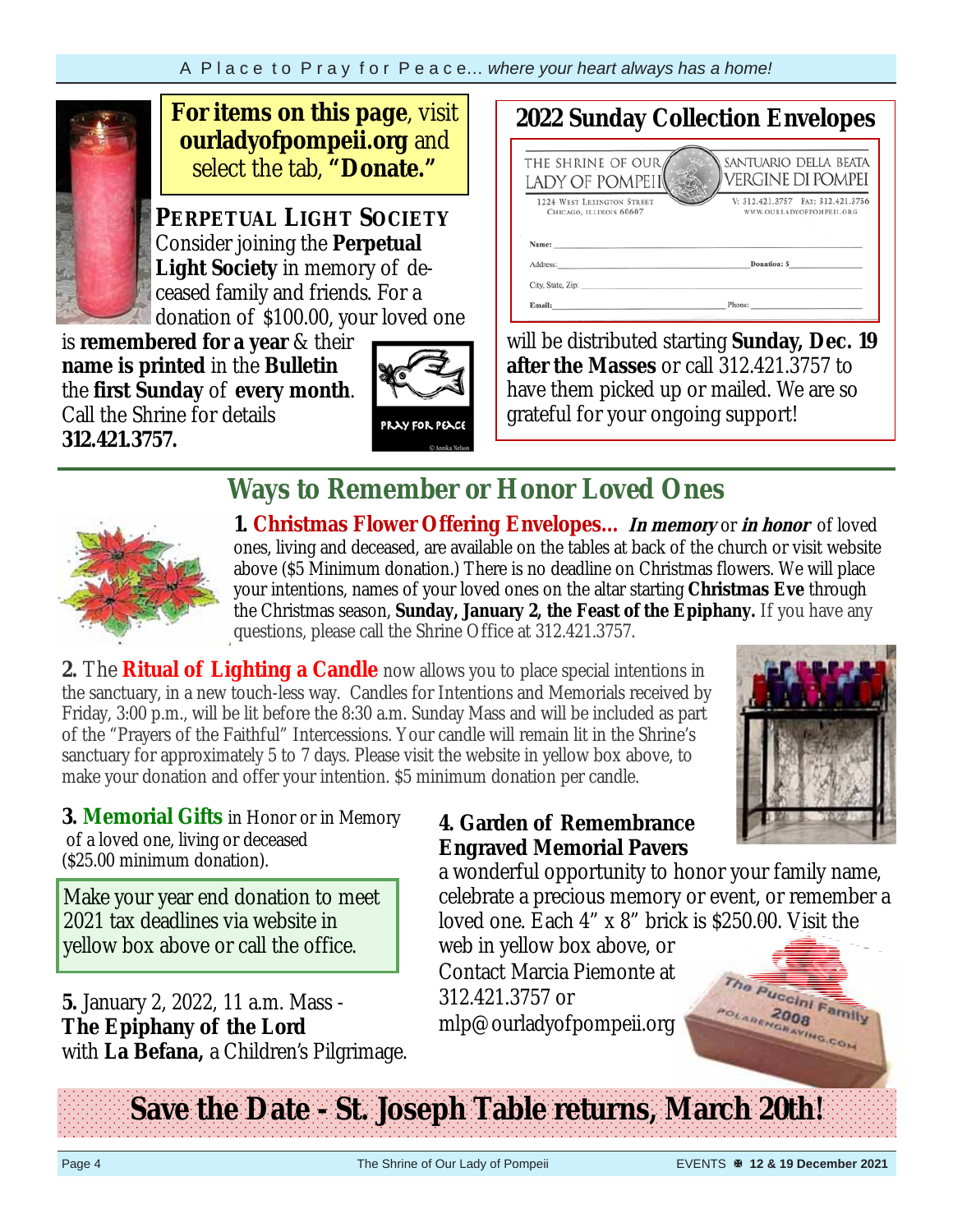### **Christmas 2021**



**Buon Natale!** Where has the year gone?

Dear Friends,

It is wonderful to reach out to you about this special season at the Shrine -Christmas.

your information,  $\alpha$  $Cn$ ristma sacred space, and the gathering of families and friends for our special Masses. All of these things, and more, add up to the incredible blessings we have during Christmas.

We understand that many of you may not want to come to Mass because of the pandemic and you can still share in our unique traditions. Please kn Christmas Masses will be live and livestreamed on the Shrine's YouTube channel. Check our website – www.ourladyofpompeii.org – for details.

Christmas at the Shrine is a gift - a gift that we share. We are truly blessed to have been able to keep our doors open for more than 27 years! The only way we have been able to maintain our ministry is through the generosity of friends like you. We know that during this time of year, many charitable organizations are tugging at your heart. I humbly ask you to help the Shrine touch more hearts and open its doors wider, not only to our Italian-American community, but to all who long for a place of peace, comfort, and the familial love we share with others.

Your support keeps our historic building and ministries moving forward and our Shrine... Shining On.

May the joy and songs of Christmas be in your heart and the twinkling lights and Infant Lord and Savior shine on you and give you hope.

And may we all share this special Christmas time together with family and friends.

With the blessings of Christ and Our Mother, Mary,

#### Rev. Richard N. Fragomeni, PhD Rector

PS: Please use the enclosed remit card for your special intentions, so that we may remember them in our Masses on Christmas and into the New Year of Our Lord. You may also visit our website: www.ourladyofpompeii.org to donate online and find specifics regarding Mass times for the holiday season. I thank you in advance for your faith and support.

**PSS:** Your support in the past has made it possible for the Shrine, founded in the Italian tradition and culture, to continue its mission as a center of hospitality, evangelization and spiritual growth both in person and virtually. Thank you for the generosity of your heart.

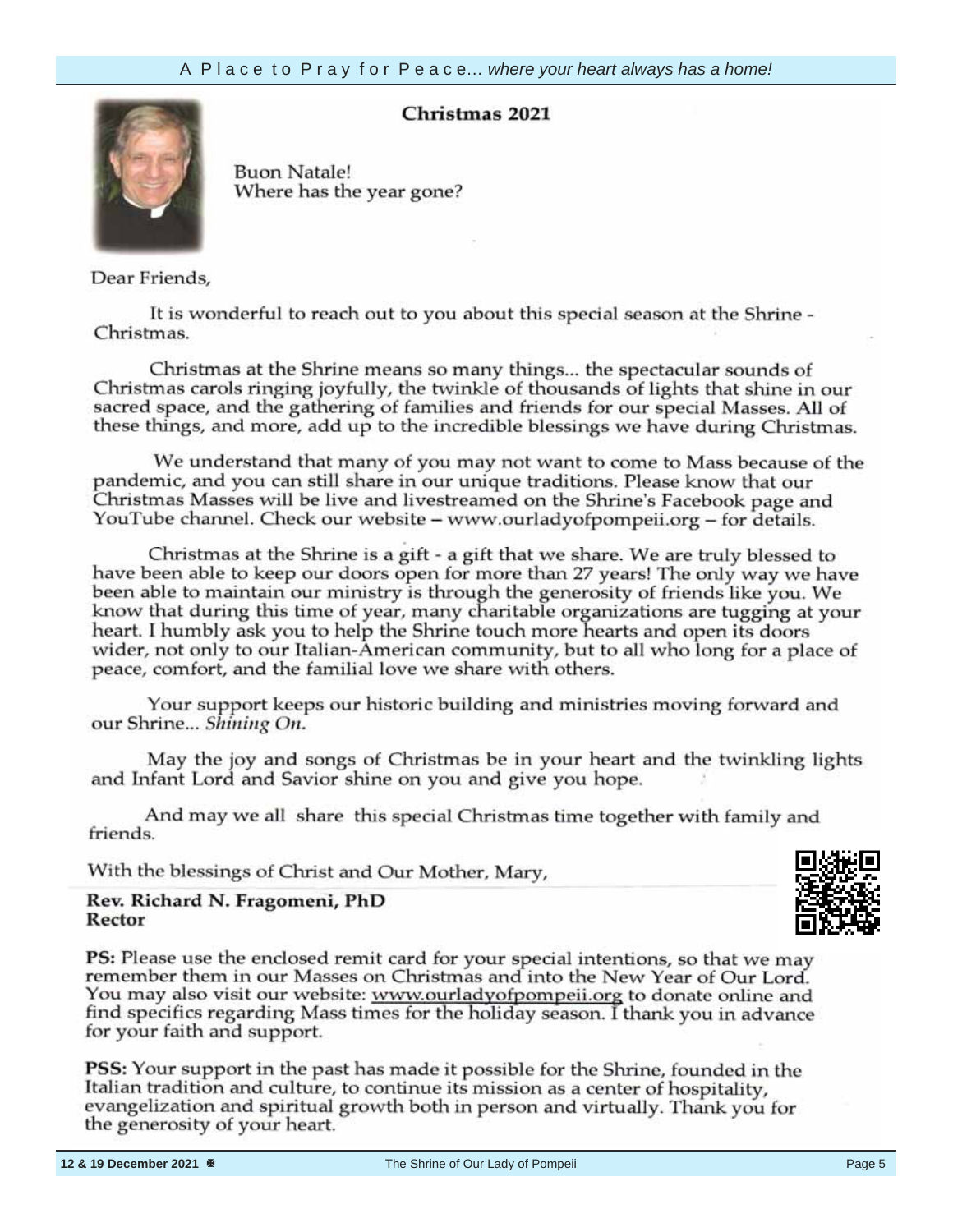**Third Sunday of Advent December 12, 2021** 

With joy you will draw water at the fountain of salvation. *~ Isaiah 12:3*

**Fourth Sunday of Advent December 19, 2021**

O LORD of hosts, look down from heaven and see; take care of this vine, and protect what your right hand has planted. *~ Psalm 80:15–16*



**Has your Contact Information (Address, Email, Phone) Changed?**

Please let us know! **312.421.3757**  or **mps@ourladyofpompeii.org**.

### **JOIN UP at the SHRINE Shrine Auxiliary January Meeting TBD**

We look forward to seeing our **Beloved Regulars** & welcoming **New Men & Women**  who would like to check us out!

**ShrineAuxiliary@gmail.com** 



### **SHOPPING…**

Perhaps **you shop via Amazon…** did you know you can **support the Shrine**  as an Amazon Smile Charity at **no cost to you?** 

**Use the Link below to participate,** share with family, friends and co-workers. We can benefit thru your purchases **24/7/365!**

https://smile.amazon.com/ch/36-2170896



**Feeding God's "Holy Family" Sundays: December 12 & January 9 Here are just a few ideas...** 

*(Please check food expiration dates)* 

### **SHOPPING LIST**

Low sugar cereal, regular cereal, Low salt & regular canned vegetables, Canned soup, Crackers (Saltines, wheat, etc), Rice, Pasta, Pasta sauce, Canned tomatoes, Canned tomato paste, Canned fruit, Boxed instant potatoes, Macaroni & Cheese, Canned Chicken, Turkey, Tuna, Juice (small cans or individual boxes), Chocolate, Hard candy (sugar free & reg),

Oatmeal (instant & regular), Pudding, Apple Sauce, Chunky or Creamy peanut butter, Fruit Cocktail, Jello, cookies, trail mix, chips, nuts, or granola bars.

**Thank You!**



### Shrine Logistics:

**DAILY MASS:** around the corner at **Our Lady of the Holy Family**, 1335 W. Harrison St., Chicago. 312.243.7400.

**OLHFParish@archchicago.org** for weekly schedule and updates.

**DAILY MASS & CONFESSION TIMES: St. John Paul II Newman Center at UIC,** 700 S. Morgan Street, Chicago, 312.226.1880. **Mass Times:** Su 11 a.m; M - F: 12:05 p.m.; **Confessions:** By Appointment: **JP2NEWMAN@GMAIL.COM**

**WASHROOMS** next door, downstairs in Shrine Hall.

**PLEASE REMEMBER The Shrine of Our Lady of Pompeii**  in your **will**. Contact **Mary Beth Howard 312.421.3757, ext. 319** or mbhoward@ourladyofpompeii.org. **Thank you!**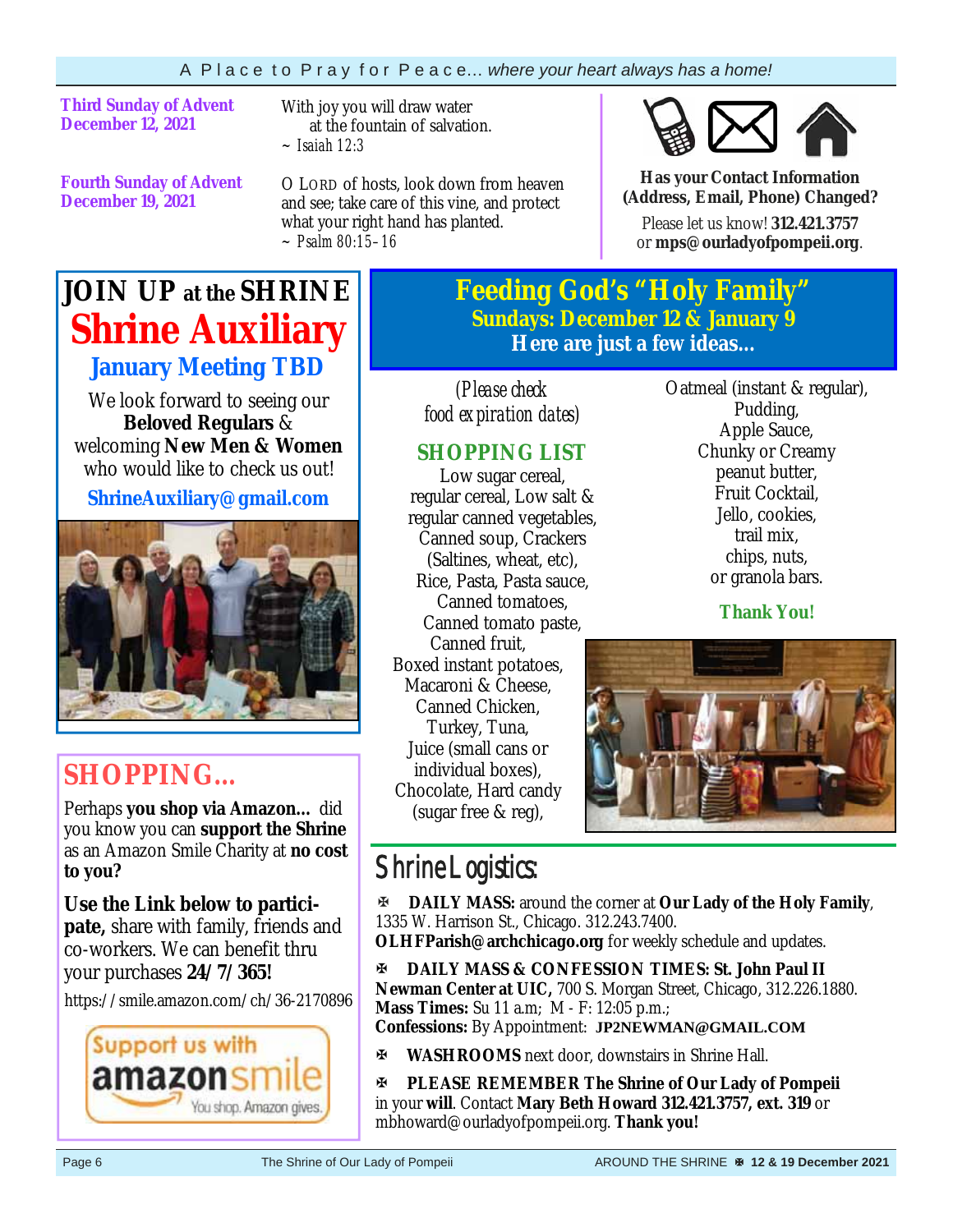## **Shrine Directory** Schedule of Services,

### **Weekday Masses:**

 6:00 p.m. **Wednesday evenings** 7:30 a.m. **Saturday mornings**

**Sunday Eucharistic Liturgies:** 8:30 a.m. & 11 a.m.

**Padre Pio Prayer Cenacle** 6 p.m. **1st & 3rd Wed.** of month

**Anointing of the Sick:**  temporarily suspended due to Covid.

### **Shrine Auxiliary: January Meeting TBD**

**Join Us,** 10 a.m. in the Shrine Hall, **shrineauxiliary@gmail.com** 

### Shrine Staff:

**Rev. Richard N. Fragomeni**, **PhD**  Rector ext. 317

### **Mary Beth Howard**

Business Manager ext. 319 mbhoward@ourladyofpompeii.org

**Marcia Piemonte** ext. 310 Director of Development/Special Events mlp@ourladyofpompeii.org **Programs and Groups**

**OLP Alumni & Friends:**  Join us!! **gracedv@aol.com Volunteers always welcome** at the Shrine, call **312.421.3757.**  Join us!!

### **Shrine LITURGICAL MINISTRY**

**VOLUNTEER** Forms are located on tables at the back of the church.



### **Director of Pilgrimage Ministry**

ext. 312

### **Colleen Grant**

Communications Coordinator ext. 306 cgrant@ourladyofpompeii.org

**J. Carl Wachsmann, M.A.** ext. 315 Pastoral Associate carl@ourladyofpompeii.org

**Archives/Sacramental Records** ext. 303 records@ourladyofpompeii.org

### Schedule of Presiders through Sunday, December 19:

| $6:00$ p.m.<br>❖<br>$7:30$ a.m.<br>❖<br>8:30 & 11:00 a.m.<br>❖<br>6:00 p.m.<br>❖<br>❖<br>$7:30$ a.m.<br>8:30 & 11:00 a.m.<br>❖ | Wednesday, December 8:<br>Saturday, December 11:<br>Sunday, December 12:<br>Wednesday, December 15:<br>Saturday, December 18:<br>Sunday, December 19: | Fragomeni<br>Fragomeni<br>Fragomeni<br>Tverdek<br>Tverdek<br>Groark |
|--------------------------------------------------------------------------------------------------------------------------------|-------------------------------------------------------------------------------------------------------------------------------------------------------|---------------------------------------------------------------------|
| Executive/Financial<br>Council:                                                                                                | John Calfa<br>Velda Davino<br>Tracey Di Buono<br>Lissa Druss, Cav. OSRI<br>Mario Leggero                                                              | Andrew Lisowski<br>Tomasina Perry<br>Brian Roman<br>Dave Van Camp   |
| <b>Commissions:</b><br><b>Engagement:</b><br>Cindy Conrath<br>Daniel Conrath                                                   | Lissa E. Druss, Cav. OSRI<br>Marcia Piemonte<br>Jaclyn Puccini<br><b>Jim Puccini</b><br>Joyce Puccini                                                 | Liturgical:<br>Dan Overstreet<br>Josephine Rizzo<br>Carl Wachsmann  |

### Stewardship Report

**FINANCIAL REPORT FISCAL YEAR (2021-2022)** 

### **YTD November 28, 2021**

| Operating Collection Budgeted \$73,333   |             |
|------------------------------------------|-------------|
| Operating Collection Received \$ 78,683* |             |
| <b>YTD Difference</b>                    | $S = 5.350$ |

| $\bullet$ | <b>Source of Support</b> |          |
|-----------|--------------------------|----------|
|           | <b>Masses</b>            | \$5,493  |
|           | Give Central             | \$23.190 |
|           |                          |          |

### **To Donate** your **Sunday Offering Online:**

**\*** go to **www.GiveCentral.org,**

Shrine of Our Lady of Pompeii *or* 

#### **\* TEXT "Sunday"** to **312.553.0753 for ELECTRONIC GIVING** \_\_\_\_\_\_\_\_\_\_\_\_\_\_\_\_\_\_\_\_\_\_\_\_\_\_\_\_\_\_\_\_\_

**THANK YOU** for your thoughtful generosity & ALL you do to keep us going! \_\_\_\_\_\_\_\_\_\_\_\_\_\_\_\_\_\_\_\_\_\_\_\_\_\_\_\_\_\_\_\_\_

### **The Shrine** is **not subsidized** by the **Archdiocese of Chicago** and **relies solely on your continued generosity.**

We know that you cannot always worship with us. Your *Sunday Giving* underwrites every annual operating expense and we appreciate your kindness in this regard.

### **SAINTS & SPECIAL OBSERVANCES**

| <b>Week of December 12:</b> |                       |  |
|-----------------------------|-----------------------|--|
| <b>Monday:</b>              | St. Lucy              |  |
| <b>Tuesday:</b>             | St. John of the Cross |  |

### **Week of December 19:**

| St. Peter Canisius;     |
|-------------------------|
| Winter begins           |
| St. John of Kanty       |
| The Vigil of Christmas  |
| The Nativity of the     |
| <b>Lord (Christmas)</b> |
|                         |

### **LIGHT**

 All the darkness of the world cannot put out the light of one small candle.  $\sim$  Anonymous

### **NATURE RESTORED**

 Christ is born, that by his birth he might restore your nature.

~ St. Peter Chrysologus